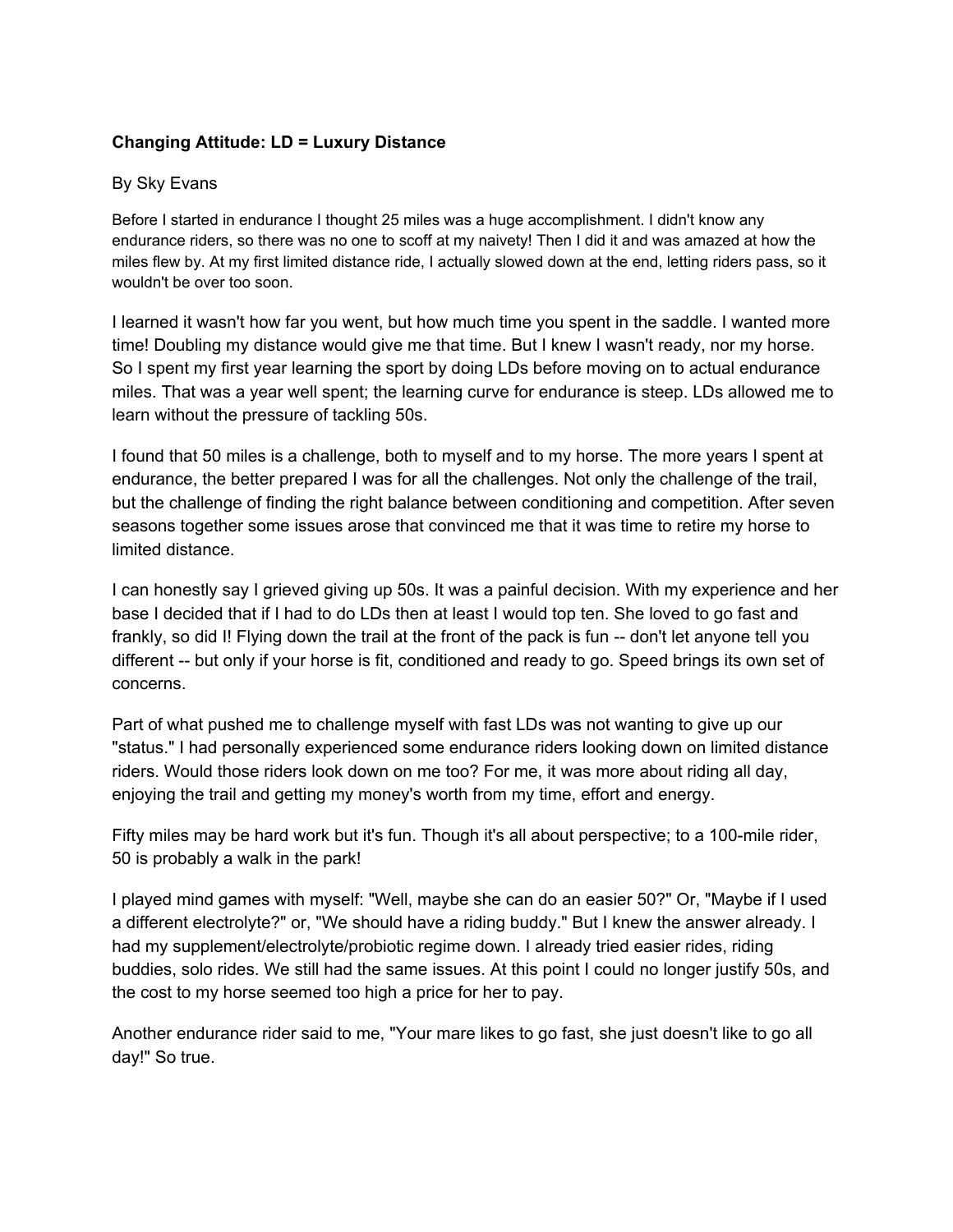So there I was, same story as I started with -- finishing at the speed I liked, but over all too soon. In reality, though, I was fooling myself with the need for speed. I had rationalized that if I couldn't challenge myself with distance, I'd challenge myself with going fast.

But somewhere along the way, I realized I wasn't having so much fun. Now I was watching my back and the riders around me. I hurried when I didn't want to, I passed riders who were friends (no time to be friendly) and hustled to keep my top ten spot.

Now that I was a front runner, it was a whole different game. It felt different to be in that position -- it's no longer an endurance ride, it's an endurance race.

What happened to that "just glad to be on the trail" feeling? What happened to the time I would slow down to make the ride last longer? That's what I loved about 50s. I knew I wasn't racing, so I could enjoy the day. I wanted to finish at a certain pace. Not too fast, nor too slow. It had to be "just right." I call this the Goldilocks principle. It's a whole different fairy tale when you're running for top ten.

Parked next to me at one of my fast LD rides was an out-of-region rider. She had come up from California to ride the 100. This was her first ride since Tevis on the same mare and it impressed me like crazy! I have yet to go beyond 50 miles, so anyone who does back-to-back 100s is amazing.

The California rider did more than ride 100 miles that day: she gave me a new outlook on doing limited distance. She told me of another rider in her region who, after a long endurance career, had switched to LDs. That rider calls it "the luxury distance." She sleeps in late, takes as much time as she likes, finishes early and enjoys the heck out of it. Every luxury distance mile!

It was like a bell going off in my mind. Luxury distance. Funny how a word can change your perspective. Not limited . . . luxury. Just being able to go to a ride is a luxury . . . to own a horse is a luxury. To ride a safe, sound, wonderful partner and friend is a luxury. All those other perks -- sleeping in, having the afternoon to hang out in camp, volunteering, visiting friends -- luxury!

If you want to change your world, then change your mind. Suddenly it was OK to be doing LD. I didn't have to race to do LDs. I was sacrificing my enjoyment of the trail for a top ten placement. Just by changing the name of limited distance to luxury distance made all the difference in the world to me.

It wasn't a step down, it was a step sideways. I didn't have to prove anything to anybody or even to myself. This was the perfect distance for my horse and I had to not see it as "coming to terms" but as still being able to participate in a sport I love with a horse I love. It was OK to luxuriate in that fact!